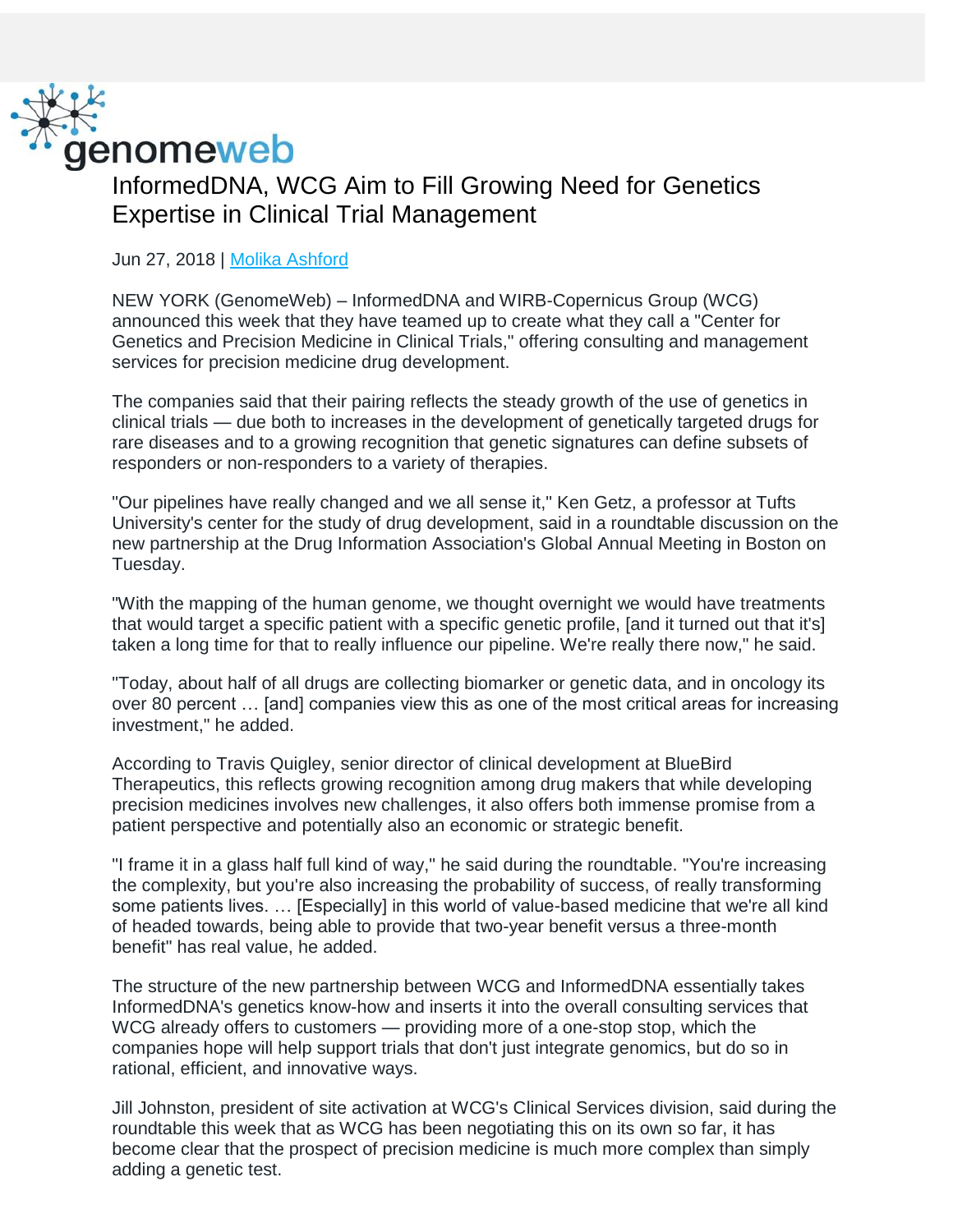"We're finding that a lot of organizations are simply deciding just to add a genetic test to a protocol, no different than any other laboratory test, but there's really a lot more thinking that has to be done," she said.

"As we're getting more and more genetic testing that's either needing to be done before patients are coming into a trial … or that [must] be thought about before the study even starts … we really need to think … about how the patient is being prepped for that type of genetic testing, what will the outcomes be? How are they progressing through the study?"

In an interview this week, Karmen Trzupek, director of **[ocular](https://www.genomeweb.com/molecular-diagnostics/inherited-retinal-disease-patients-therapy-developers-may-benefit-new-genetic)** and rare disease genetics services at InformedDNA, described the company's role in the partnership as an extension of what it has already been doing over the last few years as part of genetic testing initiatives sponsored by particular foundations or pharma companies looking to identify patients with rare genetic subtypes.

According to Getz, genetics introduces a "tremendous amount of [new] operating complexity and scientific complexity into clinical trial design and management.

"We are collecting a lot more data now than ever before," he added. "Historically, in a Phase III study, we collect about a million data points of information for a chronic disease. With a study where we're now conducting genetic tests, and we're gathering genetic information, we could be looking at 3 to 5 million data points per single protocol."

This translates into challenges across the board, he said: for the investigators who are actually conducting the research, "for the clinical teams who interpreting the data, for [data management], and of course even [in] the burden that we place on the patient and the professional that interfaces with that patient."

In an interview, Johnston and Trzupek said that InformedDNA's expertise is going to be incorporated into the services that the new center offers in a variety of ways, including informing trial design strategies. But some of the most important work will be in offering a genetic counselling backbone as trials are conducted.

"A big part of our partnership and collaboration is exactly around supporting patients and their families. When you're talking about genetic testing … sometimes these tests are being run on huge panels, and you get back these very complex results," said Trzupek

Outside of its new partnership with WCG, InformedDNA has already had experience contracting with drug makers to offer counselling, sometimes in the context of sponsored free-testing programs, in which it has had to grapple with some of these complexities. One example is Alnylam Therapeutics, which InformedDNA has joined in programs for [amyloidosis](https://www.genomeweb.com/neurological-psychological-disorders/invitae-alnylam-provide-free-genetic-testing-rare-amyloidosis) and for [porphyria.](https://www.genomeweb.com/molecular-diagnostics/alnylam-expands-genetic-testing-program)

"In the case of the TTR amyloidosis, this is a progressive, adult-onset neurodegenerative disease for which there is no existing therapy. Some of the family members are asking to be tested, but now you're talking about a disease where currently the average age of death is five years after diagnosis. Without a clear therapy in mind, do you want to do predictive testing?" Trzupek asked during the roundtable this week.

InformedDNA's involvement enabled the pharma company to "confidently be able to say, 'we can reach out to patients and families, knowing somebody is there to really talk with them about the potential implications of this," she added.

In the case of porphyria, the rarity of the disorder and the fact that symptoms overlap with many other conditions, has posed different challenges. "The symptoms can be quite general, and patients sometimes self-diagnose, so you have lots of patients that are